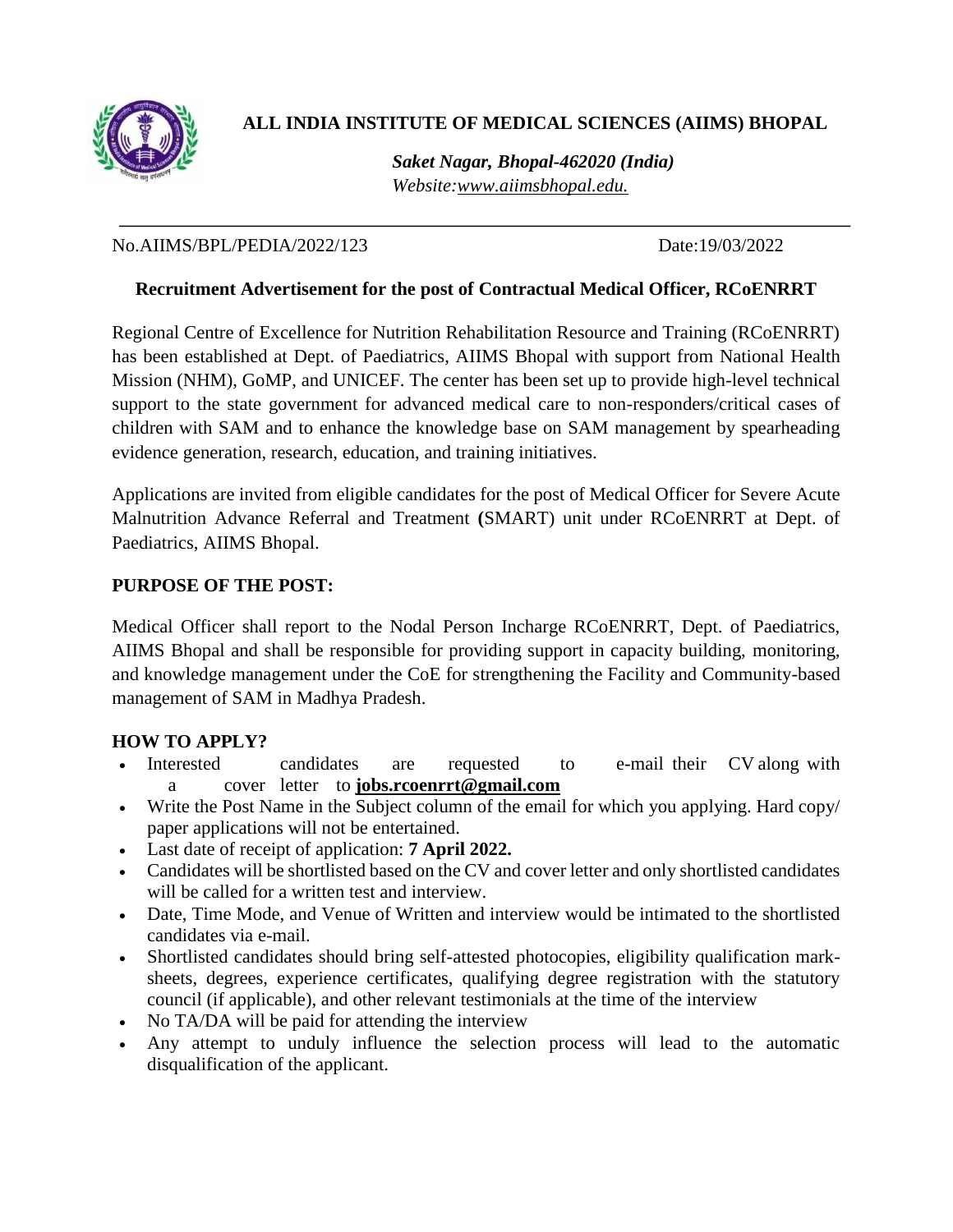#### **Contractual Medical Officer for SMART Centre, Paediatrics Unit, AIIMS Bhopal**

| <b>No of Post</b> |                                                                                                                                                                                                        |                                                                                                                                        |                                       | Honorarium                             |                                                                                                                                                                                                                                                                                                                          |                                                                                                                                                                                                 |  |
|-------------------|--------------------------------------------------------------------------------------------------------------------------------------------------------------------------------------------------------|----------------------------------------------------------------------------------------------------------------------------------------|---------------------------------------|----------------------------------------|--------------------------------------------------------------------------------------------------------------------------------------------------------------------------------------------------------------------------------------------------------------------------------------------------------------------------|-------------------------------------------------------------------------------------------------------------------------------------------------------------------------------------------------|--|
| 04                |                                                                                                                                                                                                        |                                                                                                                                        | 600000/- Per Month (Funded By NHM MP) |                                        |                                                                                                                                                                                                                                                                                                                          |                                                                                                                                                                                                 |  |
| S.<br>N           | <b>Essential Qualification</b>                                                                                                                                                                         | <b>Educational</b><br><b>Qualification</b>                                                                                             |                                       | <b>Total</b><br>Weighta<br>ge<br>marks |                                                                                                                                                                                                                                                                                                                          | <b>TOR</b>                                                                                                                                                                                      |  |
| $\mathbf{1}$      | <b>Candidates who have</b><br>secured at least 55%<br>marks (without<br>rounding off) from<br>recognized<br>universities/<br>institutions in India                                                     | <b>Essentials</b><br>MBBS with a<br>minimum of 2<br>years<br>experience in a<br>hospital<br>setting<br>preferably in<br>Pediatric unit |                                       | 80                                     | of<br>$\bullet$<br>Overall<br>management<br><b>SMART</b> unit<br>Responsible<br>for<br>clinical<br>$\bullet$<br>management of children admitted<br>in the SMART unit.<br>Conduct routine rounds in the<br>$\bullet$<br>SMART unit to examine each<br>patient every day and attend to<br>emergency calls as per the need. |                                                                                                                                                                                                 |  |
|                   |                                                                                                                                                                                                        | <b>Maximum Marks</b>                                                                                                                   |                                       | 80                                     | $\bullet$                                                                                                                                                                                                                                                                                                                | Daily<br>update<br>clinical                                                                                                                                                                     |  |
| $\overline{2}$    | <b>Desirable</b><br>Past Experience of working in Nutrition<br>Rehabilitation Centre/ Tertiary Care<br>NICU/ PICU or trained in Facility-based<br>Management<br>of<br>Severe<br>Acute<br>Malnutrition. |                                                                                                                                        |                                       | 10                                     | $\bullet$                                                                                                                                                                                                                                                                                                                | documentation for each patient<br>examined.<br>Follow clinical & diagnostic<br>protocols as per State guidelines<br>and in coordination with Nodal<br>Officer, SMART unit.<br><b>Duty Hours</b> |  |
|                   |                                                                                                                                                                                                        |                                                                                                                                        |                                       |                                        | $\bullet$                                                                                                                                                                                                                                                                                                                | Full-time position                                                                                                                                                                              |  |
|                   | <b>Maximum Marks</b>                                                                                                                                                                                   |                                                                                                                                        |                                       | 10                                     | $\bullet$                                                                                                                                                                                                                                                                                                                | Duty hours as assigned from time                                                                                                                                                                |  |
| 3                 | MP Domicile                                                                                                                                                                                            | <b>Maximum Marks</b><br><b>TOTAL MARKS</b>                                                                                             |                                       | 10<br>10<br>100                        | $\bullet$                                                                                                                                                                                                                                                                                                                | to time (shift/rotation basis)<br>days<br>6<br>a                                                                                                                                                |  |
|                   |                                                                                                                                                                                                        |                                                                                                                                        |                                       |                                        |                                                                                                                                                                                                                                                                                                                          | week                                                                                                                                                                                            |  |

**Selection Criteria and TOR Total Marks- 100** 

**Leave and other rules, as per NHM Norms prevalent at the time of employment, will be followed.** 

#### **TERMS AND CONDITIONS:**

It is a tenure vacancy under the funded project and is not employment on AIIMS Bhopal payroll. Employment will automatically terminate upon completion of the project and there is no liability for permanent employment on AIIMS Bhopal. Also, candidates have no right to claim permanent employment based on this job.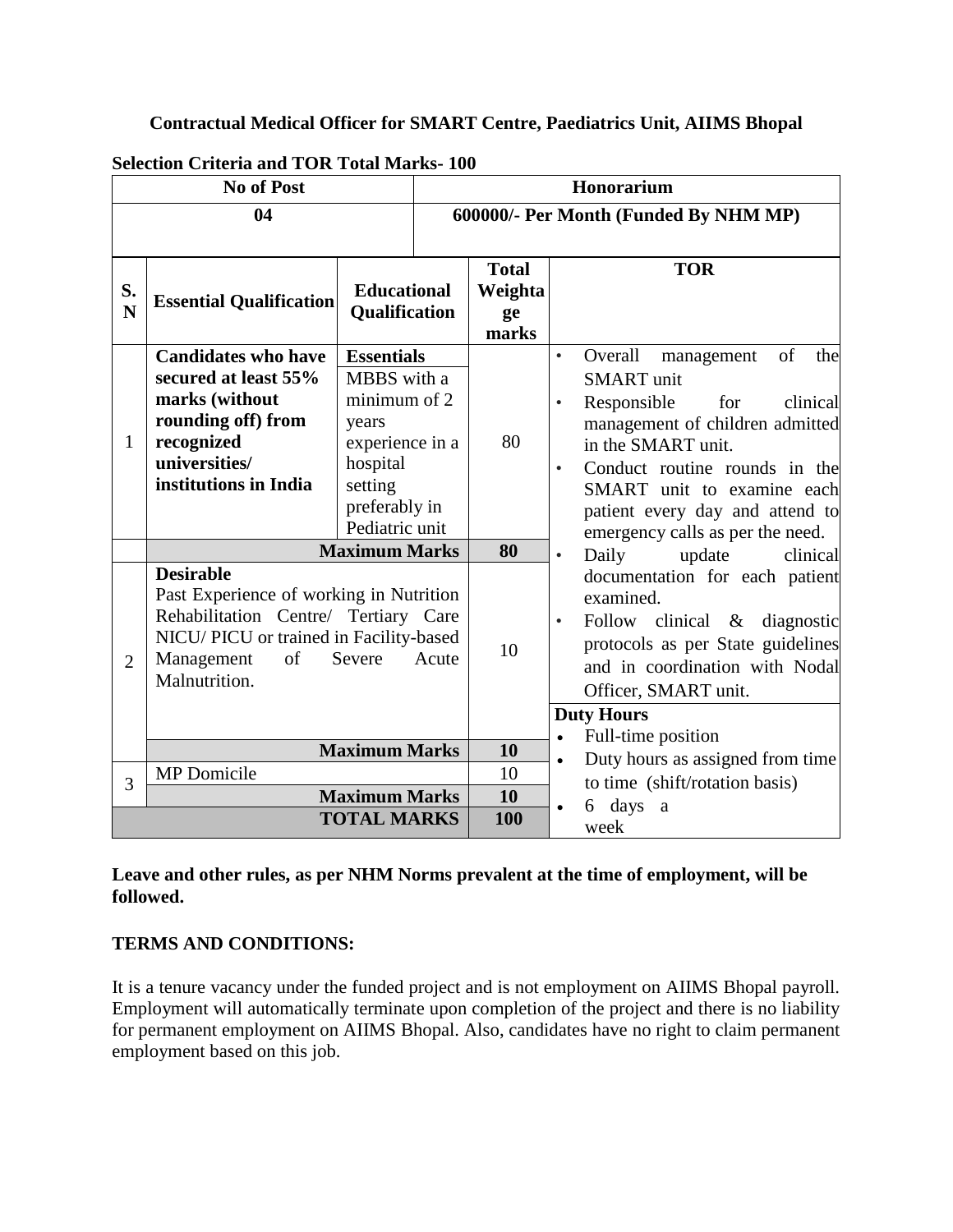The selected candidate needs to submit a medical certificate which shall be validated by the District Medical Board before the joining of the candidate.

Any candidate against whom a criminal case is considered in the court or has been punished by the court will be disqualified (will not be eligible).

Leave rule: Candidate will be entitled to have left as per AIIMS Institute Policy (Research Cell SOP) in a year on a pro-rata basis. Leave encashment and carryover of leave for tenure will not be admissible.

**Expiry of Contract:** The contract will automatically expire on completion of the period specified above until it is renewed with mutual consent for the decided period. The contractual appointment can be terminated at any time by either side by giving 30 days' notice or salary in lieu thereof.

**Accommodation:** No hostel or any other accommodation will be provided by the Institute.

**The candidate who is already in government service shall submit a 'No Objection Certificate" from the present employer at the time of interview.**

> Nodal Officer-In-Charge RCoENRRT AIIMS, Bhopal

Head of the Department Dept. of Pediatrics AIIMS, Bhopal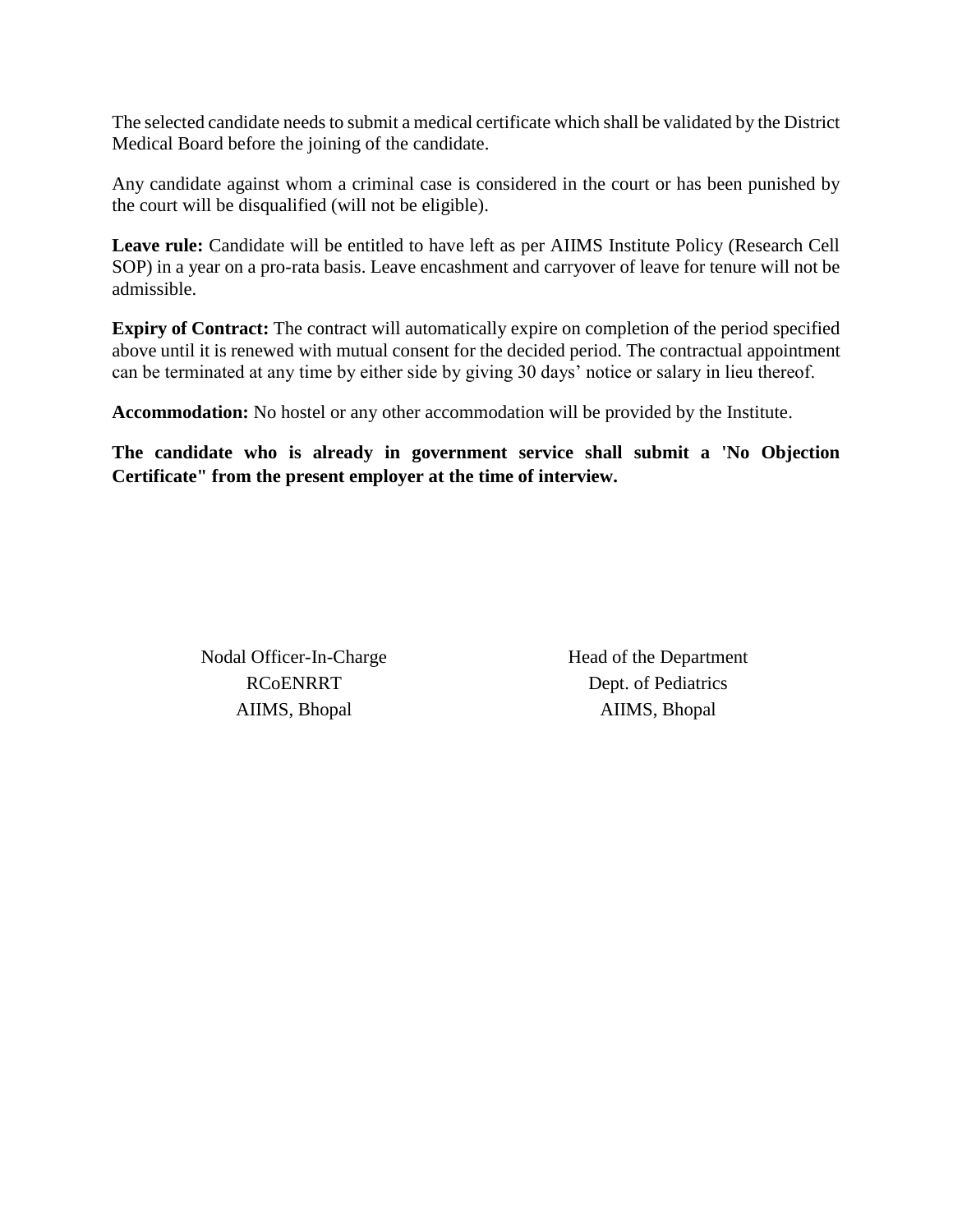

## **ALL INDIA INSTITUTE OF MEDICAL SCIENCES (AIIMS) BHOPAL**

*Saket Nagar, Bhopal-462020 (India) Website[:www.aiimsbhopal.edu.](http://www.aiimsbhopal.edu./)*

No.AIIMS/BPL/PEDIA/2022/ Date:

#### **Recruitment Advertisement for the post of Contractual Staff Nurse, RCoENRRT**

Regional Centre of Excellence for Nutrition Rehabilitation Resource and Training (RCoENRRT) has been established at Dept. of Pediatrics, AIIMS Bhopal with the support from National Health Mission (NHM), GoMP, and UNICEF. The center has been set up to provide high-level technical support to the state government for advanced medical care to non-responders/critical cases of children with SAM and to enhance the knowledge base on SAM management by spearheading evidence generation, research, education, and training initiatives.

Applications are invited from eligible candidates for the post of Staff Nurse for the RCoENRRT unit at the Dept. of Pediatrics, AIIMS Bhopal.

#### **PURPOSEOFTHEPOST:**

Staff Nurse shall report to the Nodal Officer Incharge RCoENRRT, Dept. of Pediatrics, AIIMS Bhopal and shall be responsible for providing clinical care to the inpatients, monitoring and knowledge management under the CoE for strengthening the Facility and Community-based management of SAM in Madhya Pradesh.

#### **HOW TO APPLY?**

- Interested candidates are requested to e-mail their CV along with a cover letter to **[jobs.rcoenrrt@gmail.com](mailto:jobs.rcoenrrt@gmail.com)**
- Write the Post Name in the Subject column of the email for which you applying. Hard copy/ paper applications will not be entertained.
- Last date of receipt of application: **7 April 2022.**
- Candidates will be shortlisted based on the CV and cover letter and only shortlisted candidates will be called for a written test and/or interview.
- Date, Time, Mode, and Venue of Written / interview would be intimated to the shortlisted candidates via e-mail.
- Shortlisted candidates should bring self-attested photocopies, eligibility qualification mark sheets, degrees, experience certificates, qualifying degree registration with the statutory council (if applicable), and other relevant testimonials at the time of the interview.
- No TA/DA will be paid for attending the interview.
- Any attempt to unduly influence the selection process will lead to the automatic disqualification of the applicant.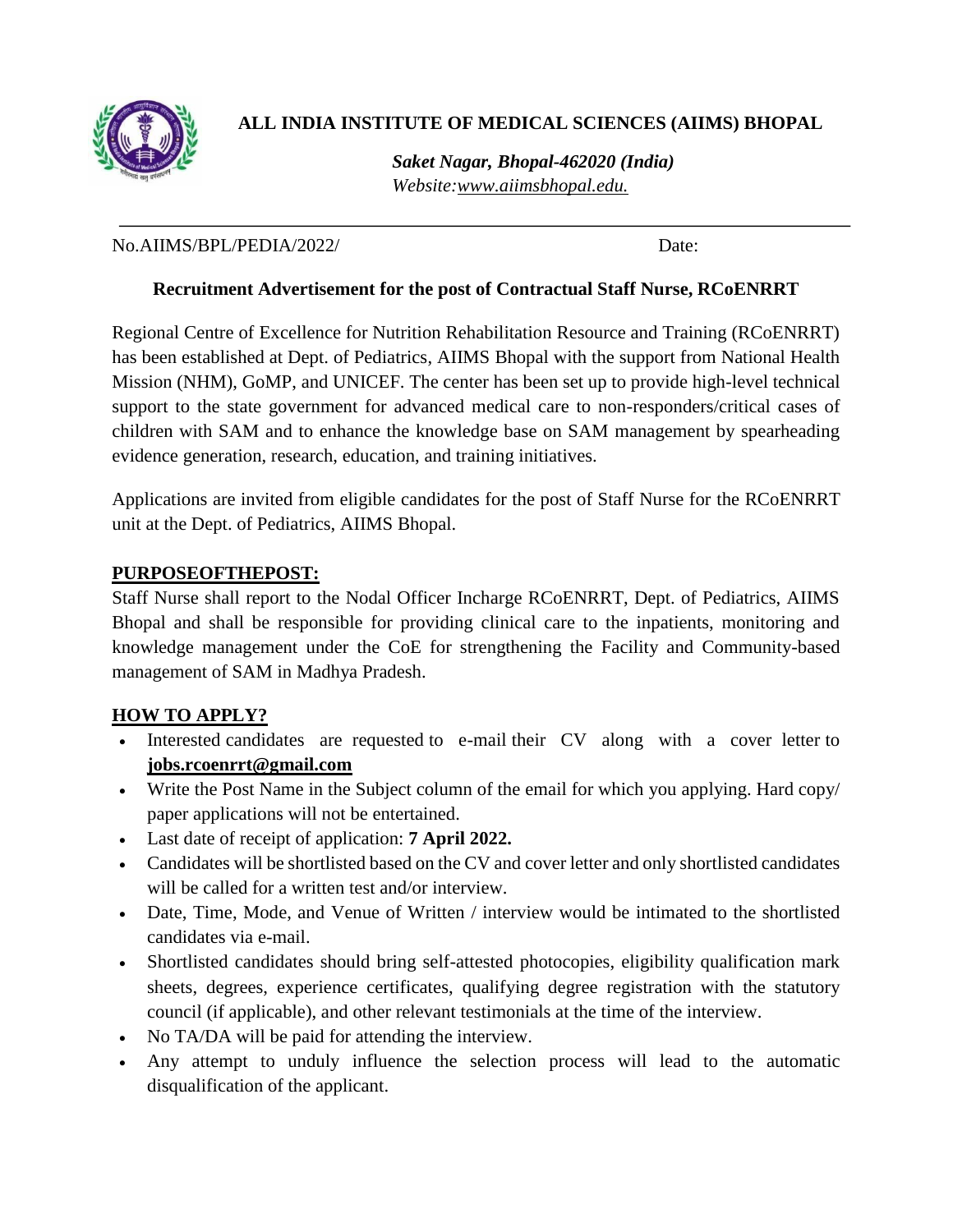## **Contractual Staff Nurse for Severe Acute Malnutrition Advance Referral and Treatment (SMART) Centre, Paediatrics Unit, AIIMS Bhopal**

| No of Post        |                                                                                                                                                                                                   |                                                                                                                                                                                    |                                    | Honorarium                                                                                                                                                                                                                                                                                                                                                                                                                                                                                                                                                                                  |  |
|-------------------|---------------------------------------------------------------------------------------------------------------------------------------------------------------------------------------------------|------------------------------------------------------------------------------------------------------------------------------------------------------------------------------------|------------------------------------|---------------------------------------------------------------------------------------------------------------------------------------------------------------------------------------------------------------------------------------------------------------------------------------------------------------------------------------------------------------------------------------------------------------------------------------------------------------------------------------------------------------------------------------------------------------------------------------------|--|
| 02                |                                                                                                                                                                                                   |                                                                                                                                                                                    |                                    | 20000/-<br>Per Month (Funded By NHMMP)                                                                                                                                                                                                                                                                                                                                                                                                                                                                                                                                                      |  |
| S.<br>$\mathbf N$ | <b>Essential</b><br>Qualification                                                                                                                                                                 | <b>Educational</b><br><b>Qualification</b>                                                                                                                                         | <b>Total</b><br>Weightage<br>marks | <b>TOR</b>                                                                                                                                                                                                                                                                                                                                                                                                                                                                                                                                                                                  |  |
| 1                 | <b>Female</b><br>who have secured at $B.Sc$ .<br>55%<br>least<br>(without)<br>rounding<br>off) from recognized<br>universities/<br>institutions<br>recognized by<br>The Indian Nursing<br>Council | candidates Essentials<br><b>marks</b> Nursing<br>with<br>minimum<br>$\overline{2}$<br>years<br>experience in-<br>hospital setting,<br>preferably<br>in<br>the<br>pediatric<br>unit | 80                                 | Provide all medical assistance to the doctor<br>for the management of severely<br>malnourished children admitted in the unit<br>Provide nursing care including weight<br>record; measure, mix and dispense feed<br>Giveoraldrugs; supervise intravenous fluids/<br>injectables and medicines to children as per<br>protocol and as directed by the doctor.<br>Monitor each dose of medical treatment<br>prescribed by the doctor<br>Ensure that each child admitted gets the<br>benefit of getting any vaccination that had                                                                 |  |
|                   | <b>Maximum Marks</b>                                                                                                                                                                              |                                                                                                                                                                                    | 80                                 | missed<br>out<br>earlier<br>(complete<br>been                                                                                                                                                                                                                                                                                                                                                                                                                                                                                                                                               |  |
| 2                 | <b>Desirable</b><br>Past Experience of working in working<br>Nutrition<br>in<br>Centre/Tertiary Care<br>NICU/ PICU or<br>In Facility-based Managemen to Severe<br><b>Acute Malnutrition</b>       | Rehabilitation<br>trained                                                                                                                                                          | 10                                 | immunization of each child).<br>Assess clinical signs and fill out the SAM<br>Case Record Sheet/ multi-chart with all the<br>routine formation.<br>all<br>Collect<br>samples<br>for<br>necessary<br>investigations prescribed by the doctor.<br>Maintain inventory of medicines available,<br>utilized, and procured.<br>Counsel mothers/caregivers' sons on the<br>emotional needs of their child and encourage<br>them to give sensory stimulation.<br>In Coordination with I/c MO and Clinical<br>Nutritionist support in providing structured<br>play therapy to admitted SAM patients. |  |
|                   |                                                                                                                                                                                                   |                                                                                                                                                                                    |                                    | <b>Duty Hours</b><br>Full-time position                                                                                                                                                                                                                                                                                                                                                                                                                                                                                                                                                     |  |
|                   | <b>Maximum Marks</b>                                                                                                                                                                              |                                                                                                                                                                                    | 10                                 | Rotational 8 his duty, including night duty                                                                                                                                                                                                                                                                                                                                                                                                                                                                                                                                                 |  |
|                   | MP Domicile                                                                                                                                                                                       |                                                                                                                                                                                    | 10                                 |                                                                                                                                                                                                                                                                                                                                                                                                                                                                                                                                                                                             |  |
| 3                 | <b>Maximum Marks</b>                                                                                                                                                                              |                                                                                                                                                                                    | 10                                 |                                                                                                                                                                                                                                                                                                                                                                                                                                                                                                                                                                                             |  |
|                   | <b>TOTAL MARKS</b>                                                                                                                                                                                |                                                                                                                                                                                    | <b>100</b>                         |                                                                                                                                                                                                                                                                                                                                                                                                                                                                                                                                                                                             |  |

### **Selection Criteria and TOR Total Marks-100**

**Leave and other rules, as per NHMN norms prevalent at the time of employment, will be followed.**